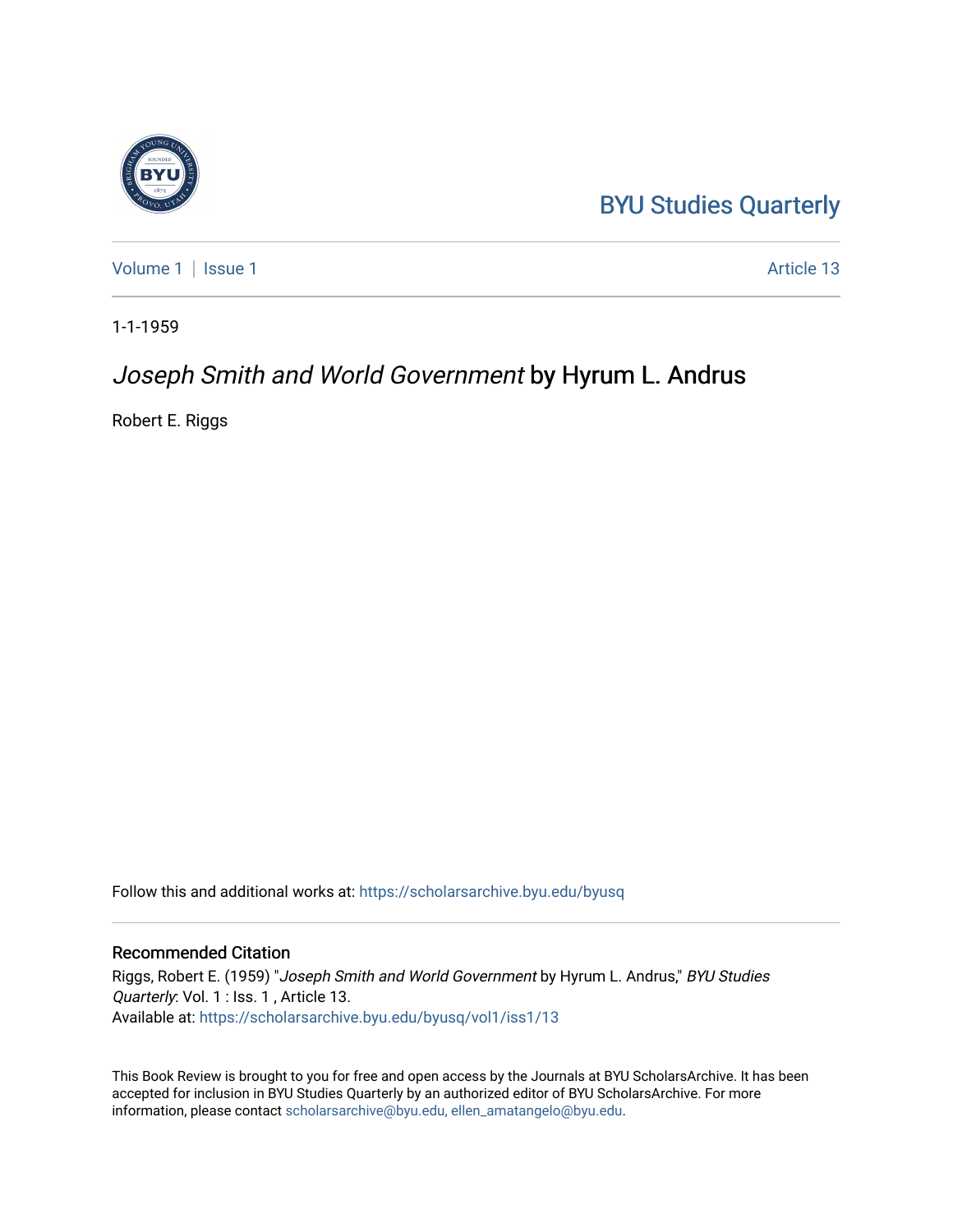1

# BOOK REVIEWS 71

Joseph Smith and World Government. By Hyrum L. Andrus. Salt Lake City: Deseret Book Company, 1958. 127 pp., \$1.75.

As part of the latter-day "restitution of all things," a constitution for a political Kingdom of God was revealed to Joseph Smith. The political kingdom with its "Government of God," as the facts have been reconstructed by Dr. Andrus, was supposed to grow "out of the Church" and be subject to the ultimate rule of the priesthood. All officers of the government were to be nominated by priesthood authority, and citizens of the kingdom would "recognize the will and dictation of the Almighty" as revealed to Church leaders. Nevertheless, the political and spiritual kingdoms were to be distinct entities, with "a constitutional separation of powers between Zion and the political government." Being republican, representative and democratic,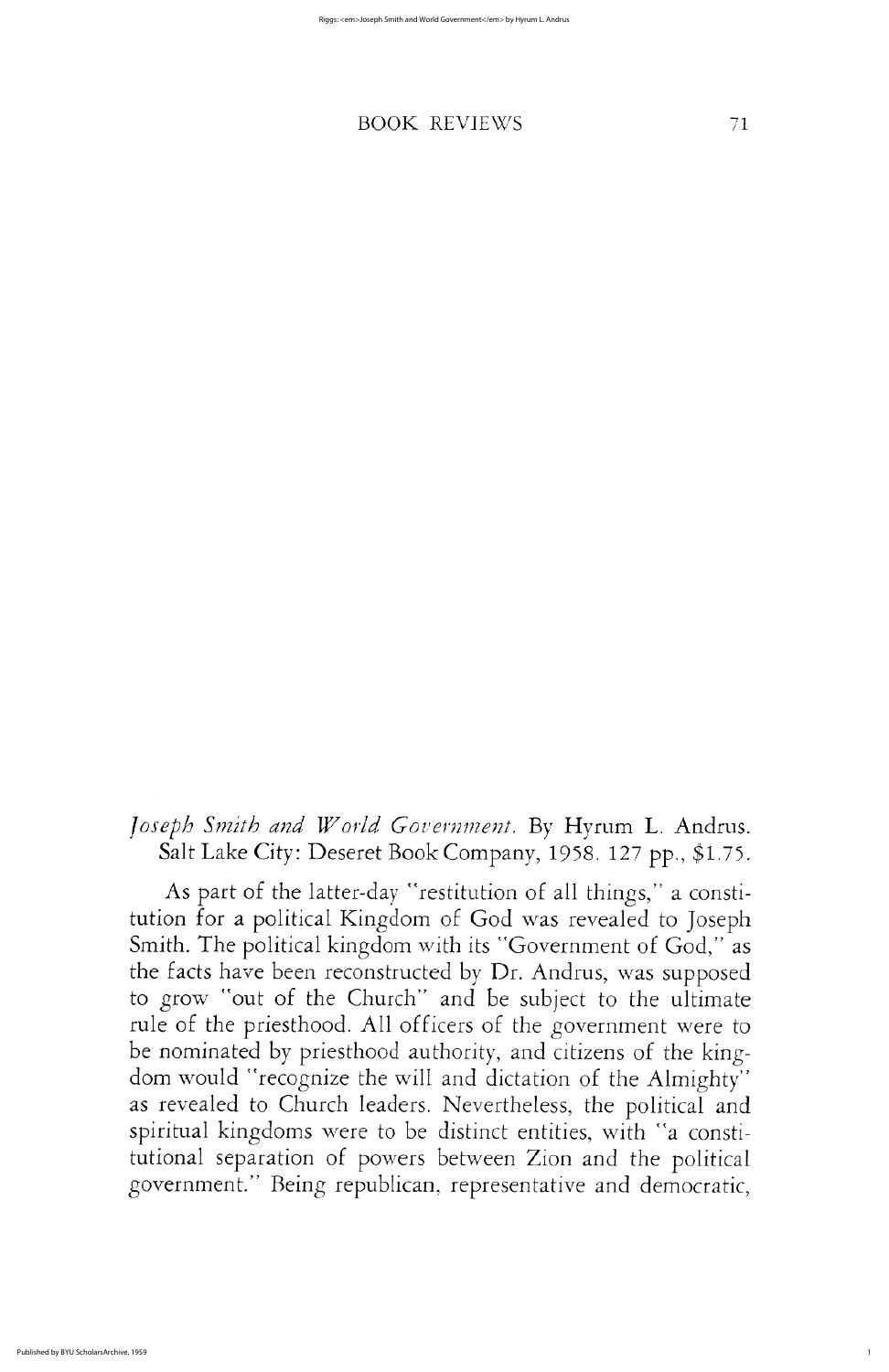# <sup>72</sup> BRIGHAM YOUNG university STUDIES

the government would also hold individual rights and freedoms inviolate. The role of political parties in selecting candidates would "naturally" (and with good riddance) be eliminated. As the government expanded to encompass the earth, it was to assume a federal form, with respect for local customs, religion, and cultural patterns. Excluding the church and state relationship, the government would bear a striking similarity to the United States constitutional system as conceived by the Founding Fathers.

because the revealed constitution is now nowhere to be found, and Joseph Smith was never able to inaugurate the "Government of God" in more than rudimentary form, the author's task of reconstructing Joseph Smith's concept of "world" government" is exceedingly difficult. Recognizing the limitations of the source material, Dr. Andrus deals with the subject only in his first chapter. The remaining two-thirds of this slender volume relates to the organization and activities of the General Council, or Council of Fifty, which may have been a first step toward the political kingdom but certainly was not world government As an historical account of the Council of Fifty, the work successfully if somewhat tediously defends the proposition that the council had an important role in directing the exodus from Nauvoo and the early civil government of Utah. In the exegesis of world government, however, hard facts seem more desperately difficult to come by. The reader lays down the volume with only a hazy notion of what Joseph Smith had in mind, and with an abiding wish that the missing revelation would appear to dispel the fog. Moreover, Dr. Andrus fails to offer really critical evaluation of the available fragments of evidence. To speak, for instance, of a "separation of powers" between church and state when both are directed by the priesthood is nonsensical More distressing still is the author's uncritical endorsement of what he terms Joseph Smith's "brilliant analysis of man's inability to govern himself." This strikes at the very foundations of liberal democratic government, which must stand or fall on the postulate of the individual's capacity for self-government. Theoretically, democratic government may be inferior to gov-